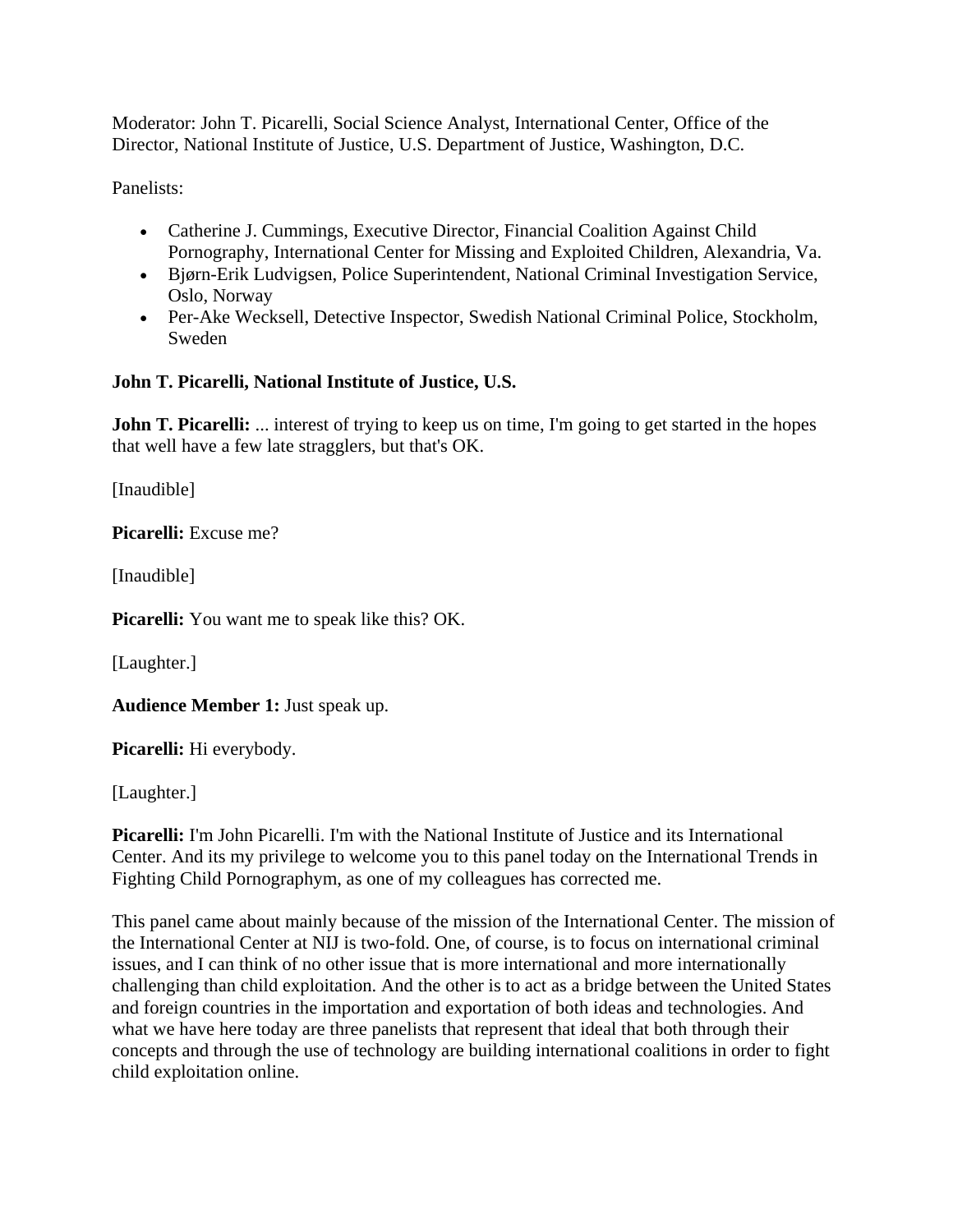And so today what you will hear is the truest form of what we call ideas across borders. The idea that borders may act as an inhibitor at times but we need to transcend those borders in order to deal with many different forms of crime. So today well have three speakers. The first is Catherine Cummings. She's the executive director of the Financial Coalition Against Child Pornography at the International Center for Missing and Exploited Children, which is closely associated with the National Center for Missing and Exploited Children, right here in Alexandria, Va.

Then, after Ms. Cummings speaks, well have Bjrn-Erik Ludvigsen, who is a police superintendent with the National Criminal Investigative Service in Norway, but also serves as one of the coordinators for what is known as CIRCAMP, the COSPOL International --Internet-Related Child Abusive Material Project. COSPOL is another acronym that's basically an effort through the European Chiefs of Police Task Force in order to focus on criminal issues that transcend national borders in Europe. So this is one of these thematic networks, and Bjrn-Erik will go into more detail on how that works.

And then following Bjrn-Erik, well hear from Per-Ake Wecksell, who is a detective inspector with the Swedish National Criminal Police in Stockholm. Per-Ake is in a position — a more interesting position in that he's working with both. He is the primary liaison for the CIRCAMP effort in Sweden, but because of the Financial Coalitions work within Sweden, he has had contacts with them as well. So hell focus most of his remarks on CIRCAMP, but you may hear him mention how the Financial Coalition operates in Sweden.

So each will have 20 minutes to speak. Afterwards we should have about 20 to 30 minutes for question and answer, so I hope you'll have plenty of good questions to throw at them. So without further ado, Ms. Cummings ...

### **Catherine J. Cummings, Executive Director, Financial Coalition Against Child Pornography, International Center for Missing and Exploited Children, Alexandria, Va.**

**Catherine J. Cummings:** Good afternoon everyone. I appreciate the introduction from John, and I appreciate the opportunity to speak with you this afternoon about a very critical problem that many groups are fighting globally. The group that I will describe to you is the Financial Coalition Against Child Pornography. It started in 2006, largely as a U.S. initiative, although we do have a good number of global companies involved. Were very active now and expanding the network and the concept to other parts of the globe. And its very nice to see my colleague from Sweden, Per-Ake, because we've seen each other at a couple of meetings in Stockholm, which is a very nice city, by the way.

So what Id like to do is just tell you quickly about the sponsoring organizations for the coalition, and then a little bit about the problem were trying to solve, and then Ill tell you about the coalition.

As John mentioned, the National Center for Missing & Exploited Children is based just down the highway in Alexandria. I would assume that some of you in the room are familiar with this organization, since we work very closely with the Department of Justice and the Department of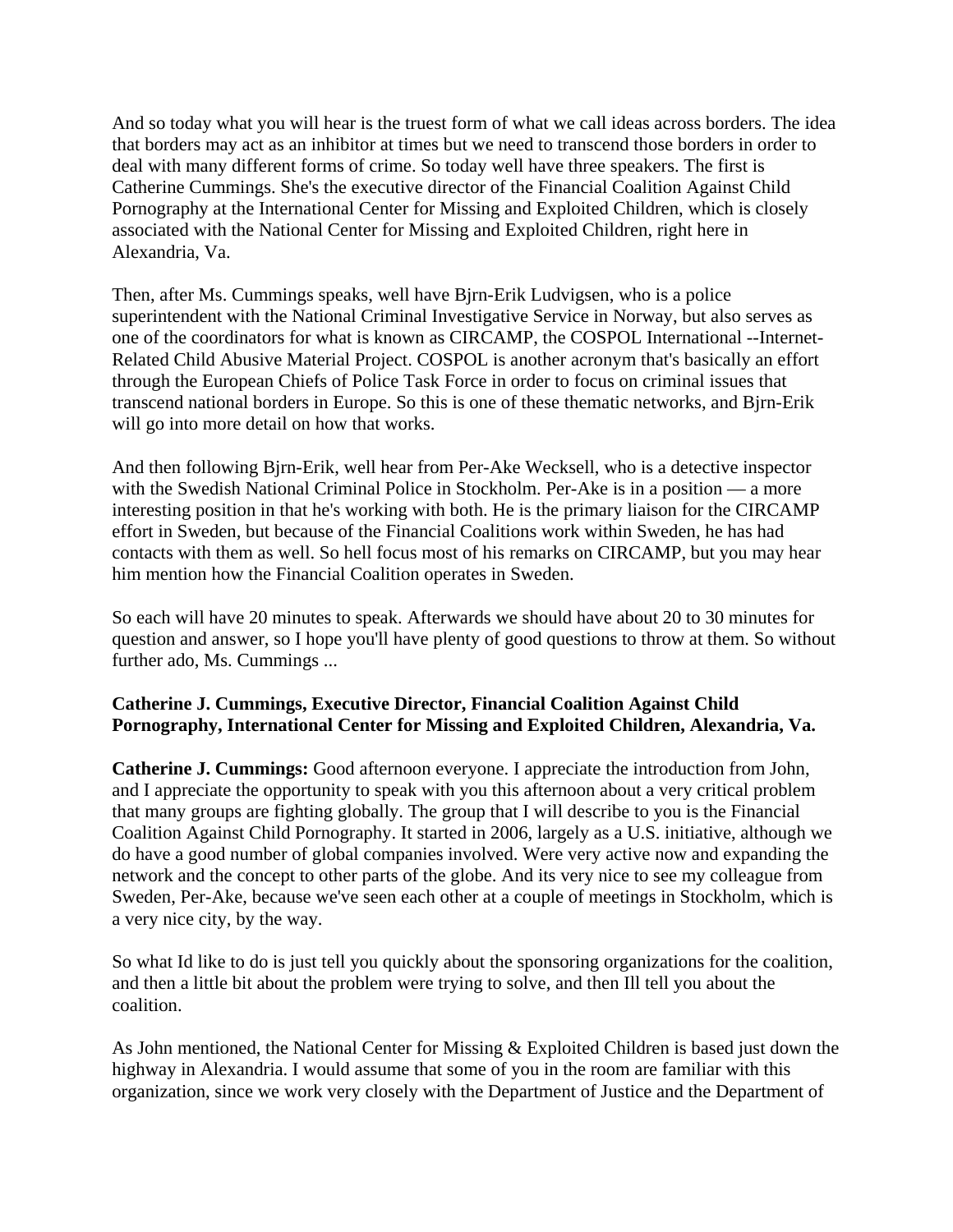Homeland Security to provide services for families and law enforcement in the United States. The National Center is celebrating its 25th anniversary this year and plays a role, or originally was started to play a role to link law enforcement across the country so that everyone could do a more effective job of helping to find children who had been abducted and gone missing.

The group has expanded its mandate, and in addition to supporting law enforcement and missing children, we also focus on child sexual exploitation issues. In 1998, the United States Congress asked the National Center to set up a hotline, or a 911 for the Internet, which we call the CyberTipline. The CyberTipline receives reports from the general public and Internet service providers when they find suspicious sites or other elements that have to do with child exploitation on the Internet.

The sister agency is the International Centre for Missing & Exploited Children, also based in Alexandria. We work to combat child abduction and child sexual exploitation globally. Some of the ways we do that is by providing training and assistance to law enforcement, legal professionals, governments, and NGO's around the world, as well as advocating for changes in laws, and treaties, and systems to help protect children worldwide.

A quick side note, particularly since so many people at this conference have a background and an interest in research. The International Centre compiled a study and released it, initially in 2006, and it actually has been updated five times. You can find it on the Web site: www.icmec.org. This is a study of child pornography laws around the world in 187 Interpol member countries, and what we found is more than half have no laws at all that speak to child pornography specifically. So part of our work is to try to build a global landscape that is more consistent and more effective when it comes to fighting child pornography.

A little bit about the problem. The Financial Coalition Against Child Pornography is focused on commercial child pornography. There is a very robust trade of these images and videos between the offenders or the fans of this stuff where no money changes hands. Its peer-to-peer trading and things like that. What we focus on is the commercial — a lot of times its organized crime that collects these images and sells them, or collects these videos and sells them for subscription prices, and people buy monthly or yearly subscriptions to these Web sites.

It is a global problem. It has been fueled by electronic payment tools like credit cards, debit cards, PayPal, Western Union, as well as newer currencies that are popping up. When we talk to people about this problem — I doubt this is true with this group, but other groups will say to me, Well, isn't this really adult entertainment or adult pornography where women might be dressed up to look like teenagers or underage girls? And that is not the case. Tragically, there is a study recently done that the National Center was affiliated with, that looked at the images held by the people arrested. And 83 percent of those arrested were holding images of children 6 to 12 years old; 39 percent had images of children 3 to 5 years old; and 19 percent had images of infants and toddlers under the age of 3 being raped and sexually abused. And probably the individuals who are on the front lines fighting this will tell you that those trends are getting worse and not better.

Why is this a business? Why do we put together a coalition of Internet and financial companies that has anything to do with child pornography? If you can step away from the emotion of the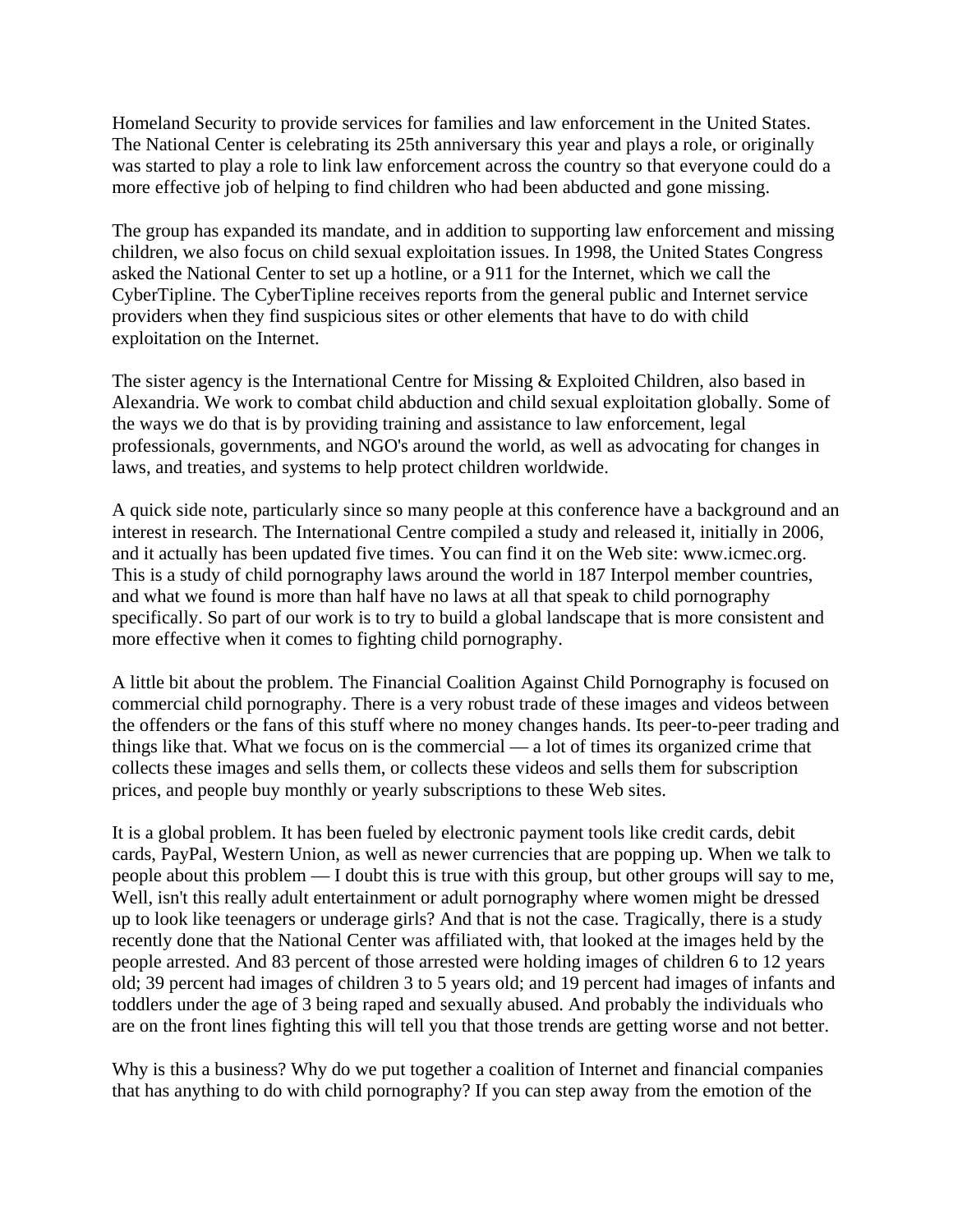problem and look at it from an economic standpoint, children around the world are plentiful and easily accessible, unfortunately. Child pornography is easy and inexpensive to produce because of technology today. There is a very significant consumer market for this in the United States and outside of the United States. It is enormously profitable, and there's virtually no risk, although I can tell you point number five, we are changing that through the very concerted efforts of law enforcement around the world, as well as help from private industry, which is where we come in.

These are some of the solutions to fight the problem. And I'm going to talk to you about the last bullet. The Financial Coalition Against Child Pornography has one goal, which is to disrupt the economics of this business. Law enforcement, arrest, prosecution is always the first priority in anything we do, but this is a civil initiative. So it was formed on the premise that we cannot arrest and prosecute our way out of this problem. So in 2006, Senator Richard Shelby of Alabama, who at the time was the head of the Senate Banking Committee, convened a meeting of some of the credit card and financial companies and said, If we were buying and selling heroin and cocaine over the Internet and people were using their credit cards, we would do something about it, and this is far worse.

So, I am happy to report that the companies have stepped up to the challenge. This is a list of our current members, and it might be hard to read so Ill read off some of the names for you: the American Express Company, Banco Bradesco of Brazil, Capital One, Citigroup, Deutsche Bank Americas, Discover, Google, HSBC North America, JPMorgan Chase, MasterCard, Microsoft, PayPal, Visa, Wells Fargo, Western Union, and Yahoo!. Importantly you'll see its a collection of Internet companies and financial companies because together we all do a much better job of fighting this problem. Each of the companies on the list does whatever they can to fight the problem but we have learned that we can really make much more progress if we share information and help one another.

In 2006, the first priority was to develop a process for undercover credit card transactions in collaboration with law enforcement. A little bit of background. If a company like Visa or MasterCard or one of the banks suspects fraudulent transactions on their system, the security and risk people at those companies will do an undercover transaction themselves to follow the flow of funds and find the bad players who are in the payment stream. In the United States the mere attempt to purchase child pornography is a crime. So if you're working for MasterCard's security department, you cant do an undercover test transaction or you're going to have the FBI knocking on your door saying, You have an employee who is trying to access child pornography.

So because of the relationships that the National Center for Missing & Exploited Children had and has with law enforcement, we were able to recruit Immigration, Customs and Enforcement, FBI and some other law enforcement agencies to help us out with undercover transactions. Then we built out that tip line that I mentioned to you, to accommodate information from the financial companies. Something that I want you to keep in mind is that all of the sharing of the data is well within privacy and data protection laws. We have a lot of lawyers at every meeting and they keep us honest. Also, the process is to follow the merchant side of the payment stream, not the consumer side. Any action that might be taken against consumers would be taken by law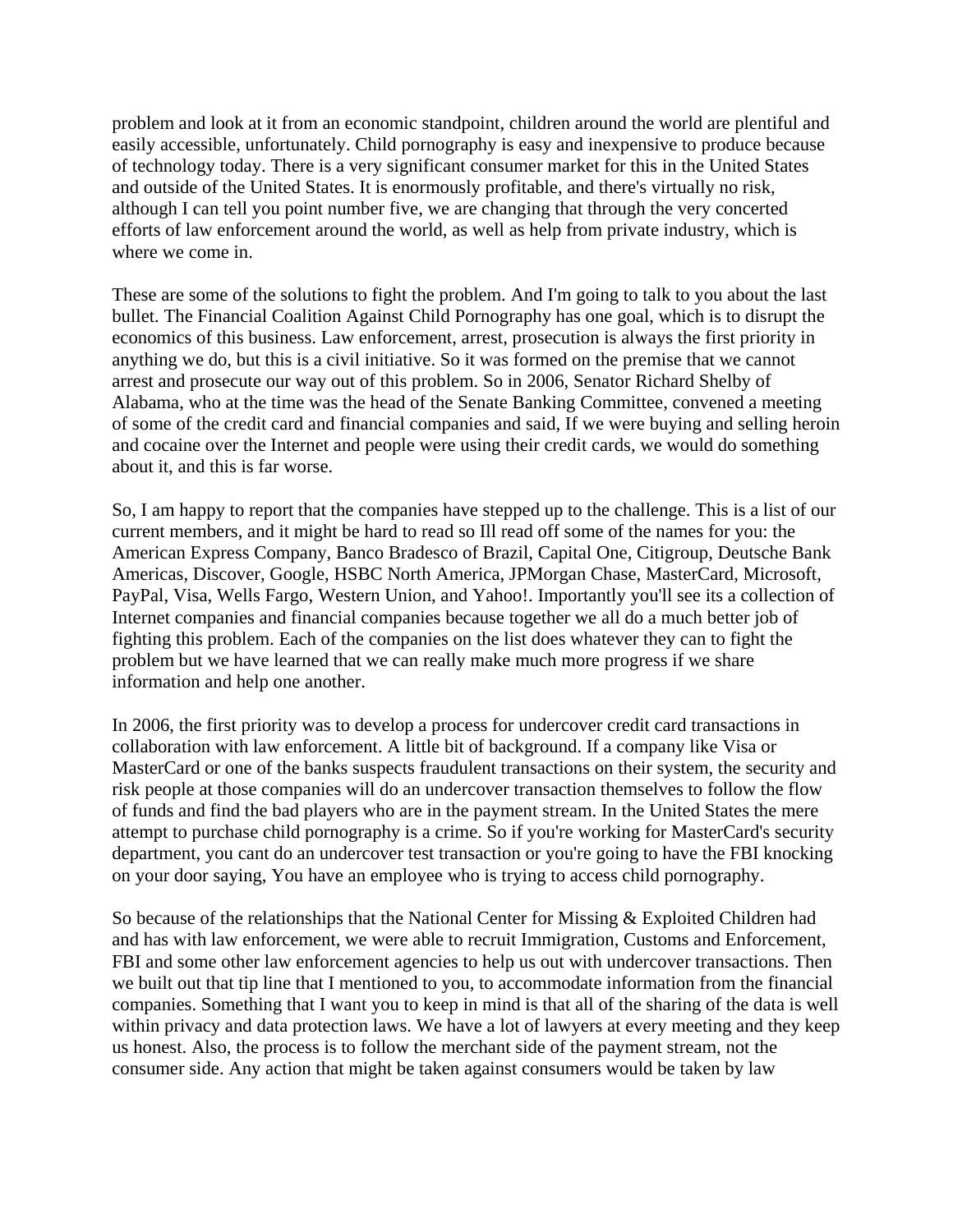enforcement. What were after is to shut down the payment account that a merchant has fraudulently opened — lets say on the credit card system.

How am I doing on time, John?

**John Picarelli:** ... 10 minutes left.

**Cummings:** OK. Great. Thank you.

Id like to take you quickly through the CyberTipline process so you get a sense of how the financial services companies interact with this. A URL is reported into the CyberTipline, as I mentioned, by a member of the general public or an Internet service provider. And that can be done by phone or via the Internet. An analyst at the National Center for Missing & Exploited Children visits the Web site and confirms that it is commercial child pornography. An undercover financial transaction is conducted by law enforcement. Right now were doing them with credit card accounts that have been contributed by some of the banks who are members. Specific details of that transaction are provided to the payment company. So an American Express or a PayPal or a Discover will get an e-mail or an alert that says, such and such a date, an undercover transaction was performed by ICE for this child pornography Web site. Please keep an eye out for when that transaction goes through. And sometimes it doesn't go through, and Ill tell you about that in a moment. When the transaction goes through the payment company isolates it and identifies the business and the location of the merchant responsible for selling the child pornography. The payment company then goes into the CyberTipline, and this is through a virtual private network, a very secure network, and only very specific companies have access to it. They amend the original report to include information on the merchant like city, state, location — or country. Also the merchant bank, city, state, country, et cetera. And other details.

The completed CyberTipline report is available to federal law enforcement for 10 days, where they can take the tip and say, Were going to add it to an ongoing investigation, or we might they wont tell us the exact details, but they say, Were going to keep this. And if that is the case — I beg your pardon — if that is the case, if law enforcement indicates further action, the entire process stops and the financial industry is notified of a possible investigation. And then they're given instructions about what to do next as it relates to that merchant account.

In box number eight, if law enforcement declines to take the tip, the financial company is alerted and pursues the violation of association rules or merchant agreements that they would do under normal conditions when they find illegal content on their system. That basically means that they contact the merchant bank and say, You have this player on your system who is selling this contraband. Please close down that merchant account immediately. And that is what happens.

So what I just described to you is the backbone of what we do in the Financial Coalition. What we have found that it is a great form for helping each other in other ways such as disseminating trend information and other data about these Web sites. It might include price points. It might include key words that the commercial child pornography trade now uses to attract people to their sites. And so we send out these alerts, this type of information so that an AOL, a Yahoo!, a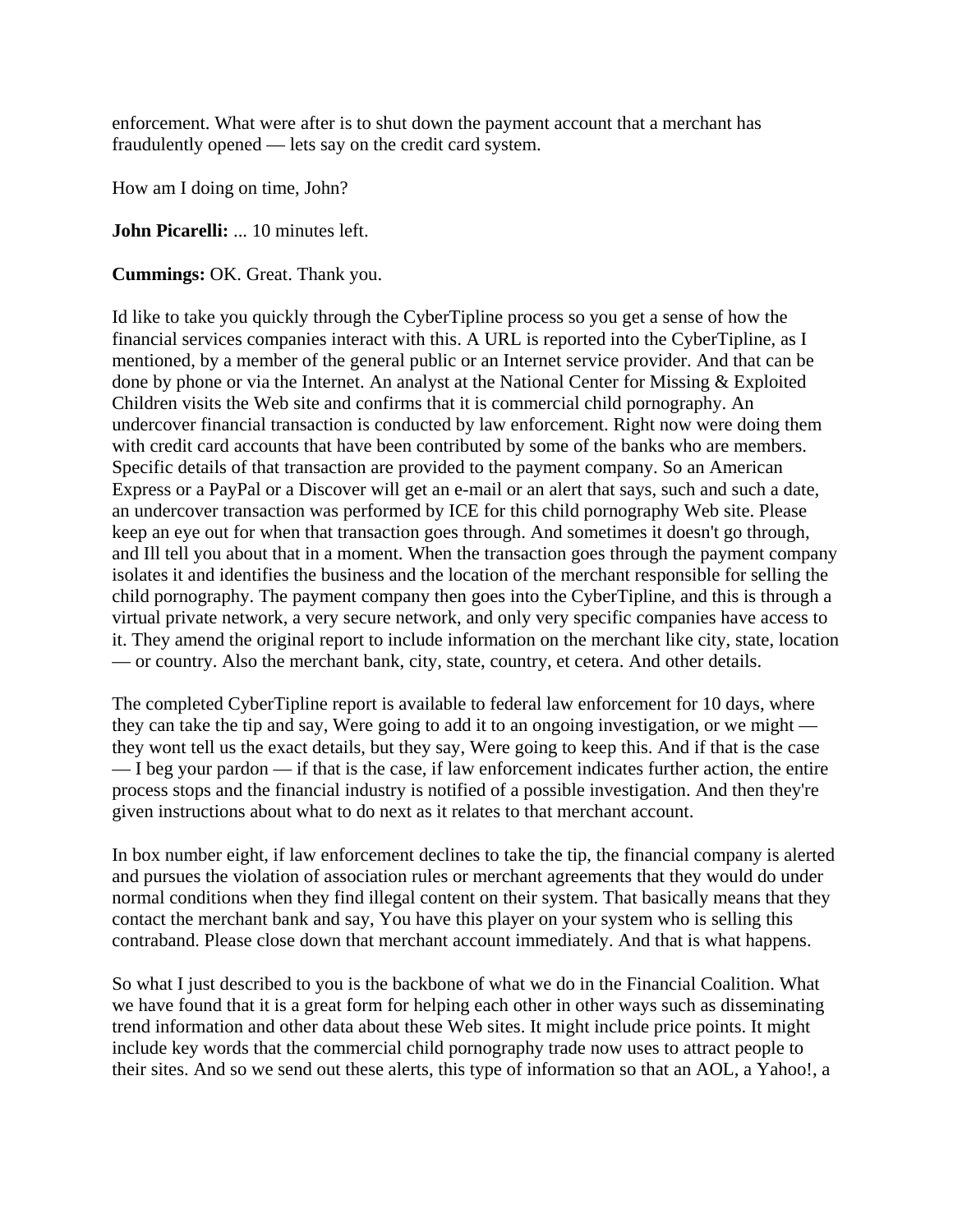MasterCard, everyone is able to run this information against their systems and do a better job of cleansing their systems of these businesses.

We have also published two thought-leadership pieces: a white paper and a best practices document. And we have found a lot of benefit in aligning with other industries. In this case, specifically the mobile telephone and mobile provider industry in the form of the GSMA based in London, as they try to get ahead of the mobile Internet being available on phones, and people accessing this content via phone. So more and more we are collaborating with that industry.

Now people will ask us, OK, you've been in existence since 2006, how do you know anything is happening as a result of your efforts? They ask us quite often, What about arrests? We do not measure our success by arrests because we are a civil initiative. But the things I can tell you is that the subscription prices to these Web sites has gone much, much higher. It used to be \$29.95 a month. Now they can be \$300, \$500; sometimes we see prices as high as \$1,200. Its increasingly difficult for law enforcement to do an undercover test transaction with a traditional payment tool, meaning credit cards, debit cards, PayPal, et cetera. And if its more difficult for them to do it, we've got to assume that the average consumer is having trouble as well. We've gotten very good feedback from law enforcement, and fewer commercial child pornography sites are being reported into the National Centers CyberTipline.

But this is a global problem and it requires a global solution. We have been very active in regions around the world supporting efforts in any way we can. You cant just take this U.S. model and plop it down into another country for a host of reasons. But there are things we've learned, successes we've had, challenges we've had that we are sharing with other regions of the world, and we are making great progress. You'll hear more about the Swedish Financial Coalition, and we've played a small part in that, and were very proud of that, and proud of where that group is headed. And a little while ago, a couple of weeks ago, I got back from Tokyo, where there is significant interest in the Asia-Pacific region. And some things brewing in Latin America; that's going to take a little while longer.

I very much appreciate your attention and would be happy to answer questions or further the conversation after our speakers are finished. Thank you very much.

## [Applause]

### **Bjørn-Erik Ludvigsen, Police Superintendent, National Criminal Investigation Service, Oslo, Norway**

**Bjrn-Erik Ludvigsen:** Good afternoon ladies and gentlemen. My name is Bjrn-Erik Ludvigsen. I [am] with the Norwegian National Police. Would be the equivalent of the FBI without the big budget and the three-piece suits.

#### [Laughter.]

**Ludvigsen:** I'm also the project manager of CIRCAMP, the COSPOL Internet-Related Child Abusive Material Project. We do a lot of aggregations, and we do it because we want people to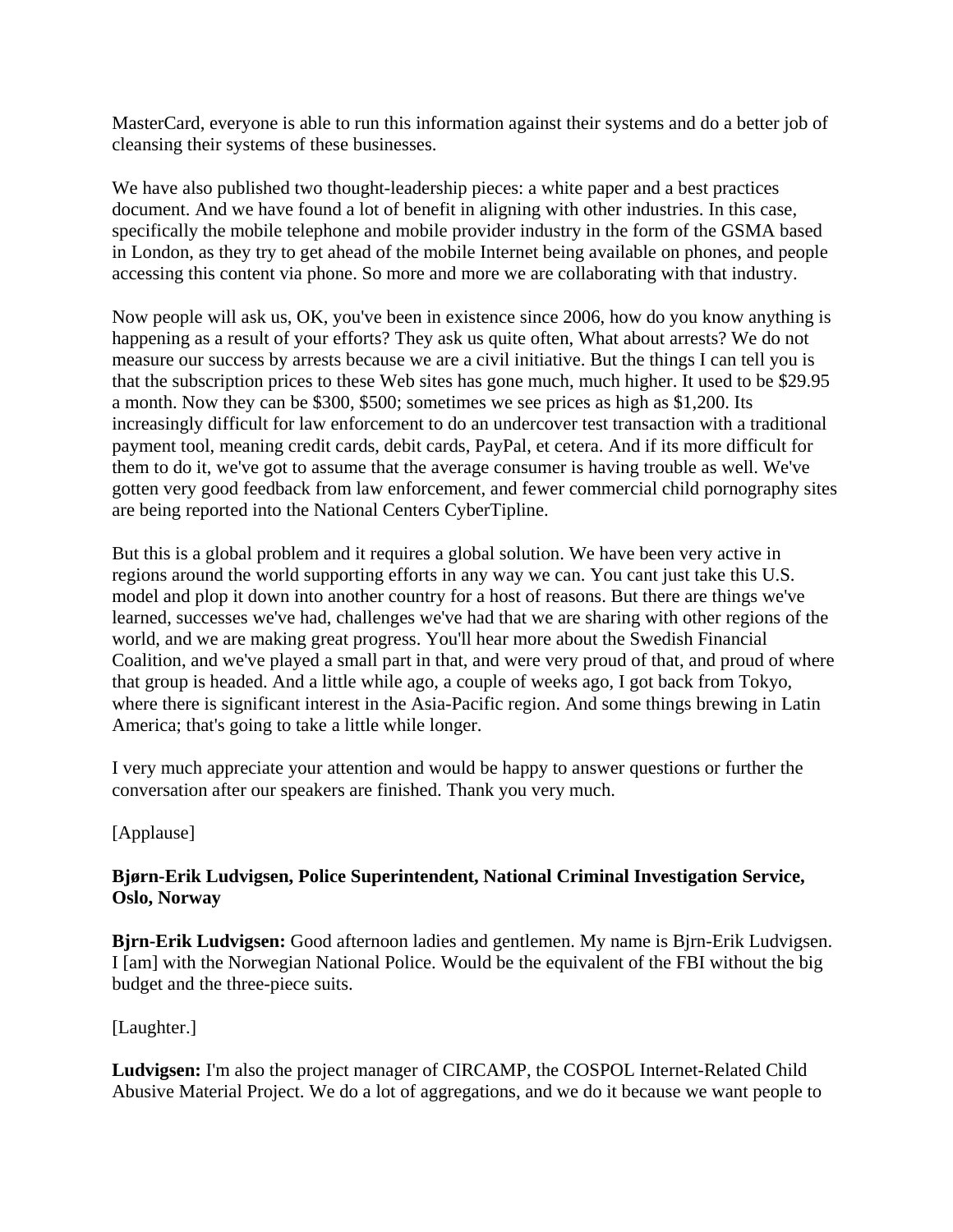actually read what it says. And I will explain a little more why were called that and what other names we use.

I'm going to talk a little bit about how we came about. In 2004, OCTA, the organized crime threat assessment within Europol, tried to look into their glass bowl and see — or the crystal ball — to see what type of crimes would be a challenge for us in the future. And they usually try to see things that go cross-border or international because none of the law enforcement agencies in Europe or here in the U.S. are able to handle some of these crime types by themselves. Then they give the job to the European Police Chief Task Force, the EPCTF, and they started up these COSPOL groups. It actually stands for Comprehensive Operational Planning for the Police — no sorry, Comprehensive Operational Strategic Planning for the Police.

And they identify the different types of crime like drugs and also the distribution of child abuse material. Then they started our group. Our group was originally called the COSPOL Group on Child Pornography. One of the first things we did when we had our first meeting — and I don't mean to offend anyone because you have child pornography in your names, but we changed the name to CIRCAMP. We don't deal in child pornography; we deal in child exploitation and child abuse images and films and files. Pornography is legal in most countries. Pornography is consensual in most countries. Many people use pornography. The raping of a child is not pornography. That is our stand, anyway.

We are the project manager from Norway. You see the other countries that are members. Being a [forerunner] country means it is a country that is supposed to try out different things that we do and see if it works. And if it does, well try to translate that to other countries that are not members of this group. So we try to make kind of a standard of how to do things.

Up, sorry. By the way, were also supported by both Europol and Interpol so we have the international level covered with both communication and strategic and operational handling of information.

I'm not going to read all this to you. Our primary goal is to try to make it difficult for bad guys to make money off children being sexually abused, especially on the Internet. We also to find a common way for us to police the Internet. In our view, the Internet is just a continuation of general society and national laws should apply on the Internet. That part of the Internet which is located in my country, the Norwegian part of this network, Norwegian law applies. Its not a different dimension; its not a different country; its not a different place. Its just a bunch of computers and wires tying things together. And people are doing stuff on the Internet that needs to be policed.

We think that child abuse material has a harmful effect on society, and we would like to try to limit that as much as we can. One thing is the people like Catherine was talking about, the ones who buy child abuse material, you want to stop them but you also want to stop the people that are unwillingly being exposed to this kind of information.

We started out doing what every police Internet project does. We started going after the peer-topeer people because its easy, because they're plentiful, because they distribute really severe child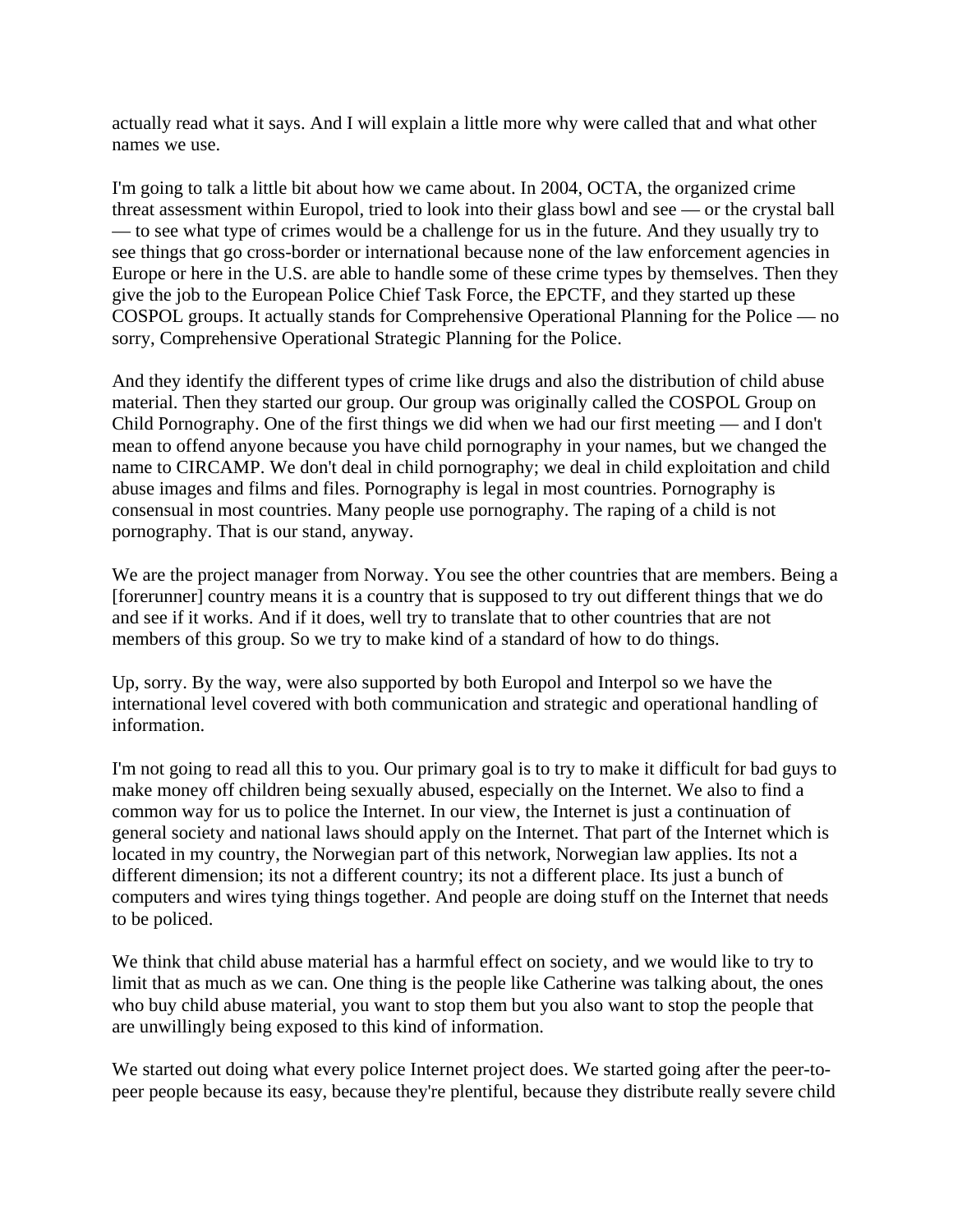abuse material and we know how to take those people down. We know how to secure the evidence. We know arrest them. And we know how to search their houses and their computers. This is something we did from 2004 to 2006. And then we kind of figured out, well this is something we can do by ourselves; we don't need an international group to do this. I can do this in my country, as we did actually in 2004, and make all these cases and send them around the world. In 48 hours in 2004, we generated 13,000 cases all over the world — 2,000 cases for the U.S. It is an easy way to make cases. And we decided we don't have to do that as a group.

So we went to the police chiefs and we said we want to do something else — were going to target the child abusive material that is distributed commercially, especially that on the Web. And we made a three-point action plan that we tried to follow. The first part being to block child abuse material. We have done this — were now in 2006; we had done this in Norway since 2004. And we said this is a good idea but Norway is not really the center of the earth. We need to have more people that work with us. So we suggested that would be part of the plan. The second plan would be to go after the legal element, the payment systems, like Catherine said. Identify them, tell them that they are actually being abused so that they will cut off the merchant. And the third part is try to arrest the people who actually make money off this. This is, of course, the most difficult ... most difficult part, and we haven't really succeeded much in that.

I'm going to talk about the blocking today. We want to prevent the children being abused again and again as masturbation material for adults, because that's what they use it for. They don't collect it because its like stamps. They use it to masturbate. They are sexually interested in children. The distribution is illegal in most countries that have any kind of child abuse legislation. As Catherine said, many countries do not. But those that have, distribution is always illegal, while possession may be legal still. In my country, display is illegal. If you actually go to a site looking for this kind of material willfully and repeatedly, that is a crime by itself, because you don't have to download anything anymore. Everything is online and with the speed we have on our Internet connections, you don't have to possess anything in the ordinary sense of the word.

And by reducing the access to child abuse material we think that we can reduce the market. Take away the customer, there is no need to produce and offer as much material. This is, you know, capitalism at its best and its worst. If there's a need, there will be a supply. Take away the demand for child abuse material. And we do it by targeting the whole chain: the contents, the links sites, the payment sites, anything we can see is a link in the commercial distribution of child abuse material.

And we wanted also to raise the awareness in the population — both the ones that look for it and the ones that are accidentally exposed to it. And with this I'm making another aggregation, of course. And instead of calling it the child pornography filter, we call it the child sexual abuse anti-distribution filter because that's what it does. It limits the distribution of child abusive material. And this is how it works. Well, this is really simplified, but you'll get the idea. This is kind of like how the Internet works. Most of you, if you ever spend time on the Internet know that the Internet does not work with letters. It doesn't work with words, it works with numbers and IP addresses. So when you type something into your browser, it needs to be translated to an IP address so that your computer — your browser knows where the content you're looking for is.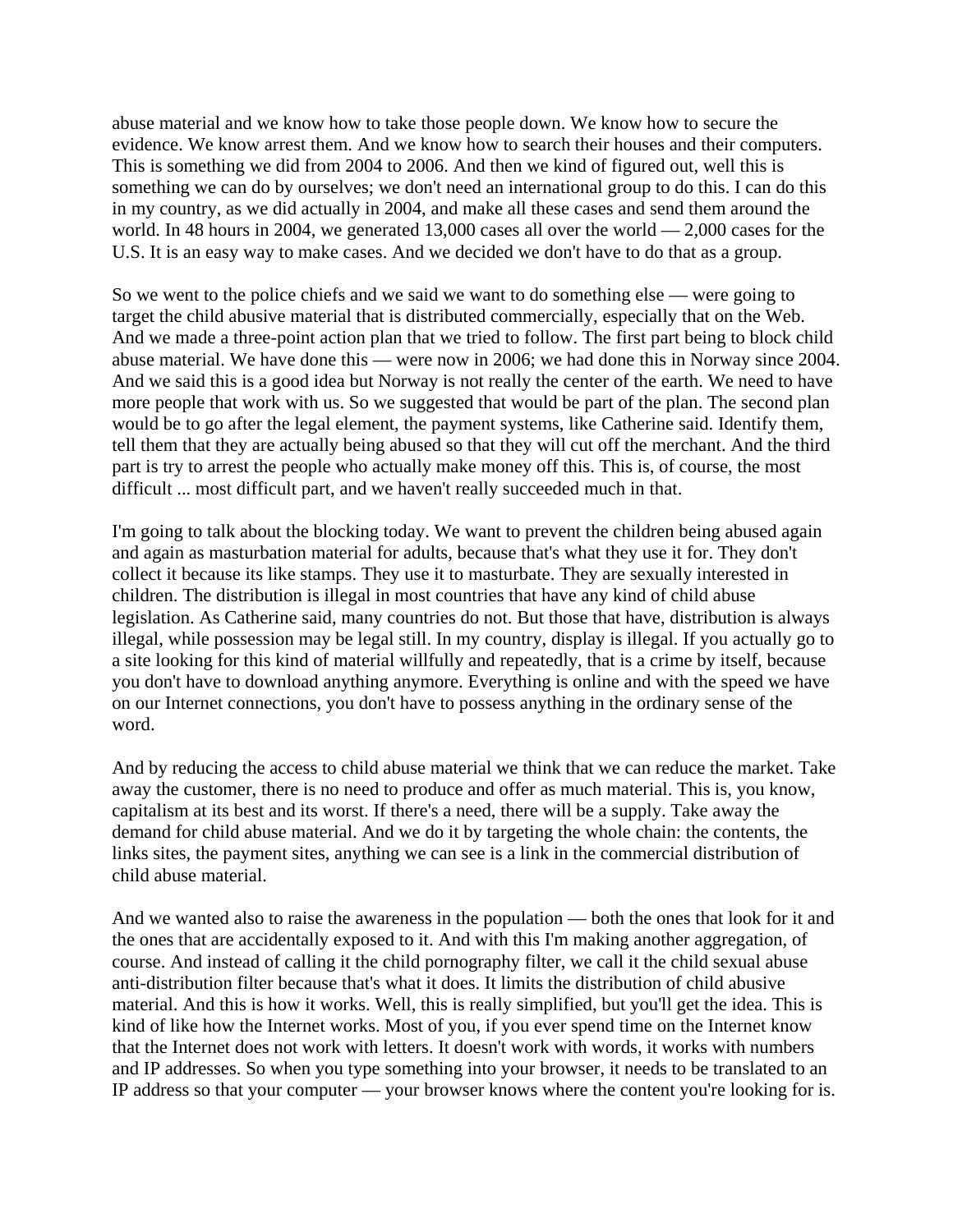And it does this by going to a DNS server, looking up who is responsible for childporn.com, in this case. And the DNS will say its IP address this and that. And your browser will connect directly to that server. It may be in Russia, it may be in U.S. You don't know. And if you punch child pornography or childporn.com into your browser, you will get childporn.com. Of course, I couldn't show you how this site looks, as I didn't want to spend time in your jails.

## [Laughter.]

**Ludvigsen:** You have really good laws against the people you arrest for this crime, really good laws. Unfortunately, of course, you don't arrest as many as I would like but when you get them you actually give them a good sentencing, which I cant say about my own country unfortunately. Well, you type in what you want, you get what you want. This could be your online newspaper, this could be children being raped. By introducing a new layer where you will still punch in what you want — the child pornography or the childpornographysite.com — you will check it against a list of domains that we have given to the ISP. All of the domains on this list have been checked by the police. The contents have been seized. We have downloaded everything. Everything is traced and saved and secured. And then we say that the images or the content on this site is in breach of our laws. Our national legislation says that this is illegal to distribute. Then we will put it on this list. The ISP will check it against that list when you try to access the site and if its on the list, you will get this site instead. Instead of the child abusive material you saw before, you will get this stop page. And we will put — this is the Norwegian one, by the way. And I hope you can read what it says.

We don't say that you have been trying to access child abuse material, but we say your browser has been trying to access child abuse material.

## [Laughter.]

**Ludvigsen:** So were not pointing any fingers here. And the reason for this is that, quite frankly, some people are not that intelligent when they are on the Internet. Some people are mindlessly surfing. Some people are clicking everything that looks like a link, even if they get it in an email. Some people surf borderline pornography. They look ... they'll go for the teen sites with the 18 and 19 year olds. And they're very quickly linked to sites that contain children. So its not always a willing act to end up on one of these child abuse material sites. That's why we said your browser. In addition, there's Trojans and viruses and all kinds of bad things that will redirect you to sites that you don't want to go.

In addition we say that we don't trace anything. We don't know who you are. We don't make any cases from the people that end up getting this site or this page. This is just a pure preventive measure against the distribution of child abuse material. And in my view, prevention is the most noble of all police work.

Also we have information about the operation of [indistinguishable], the CIRCAMP group. Just to tell people, this is not something we only do in Norway. This is something we do together because, as you all know, the Internet is not limited to one country or one continent.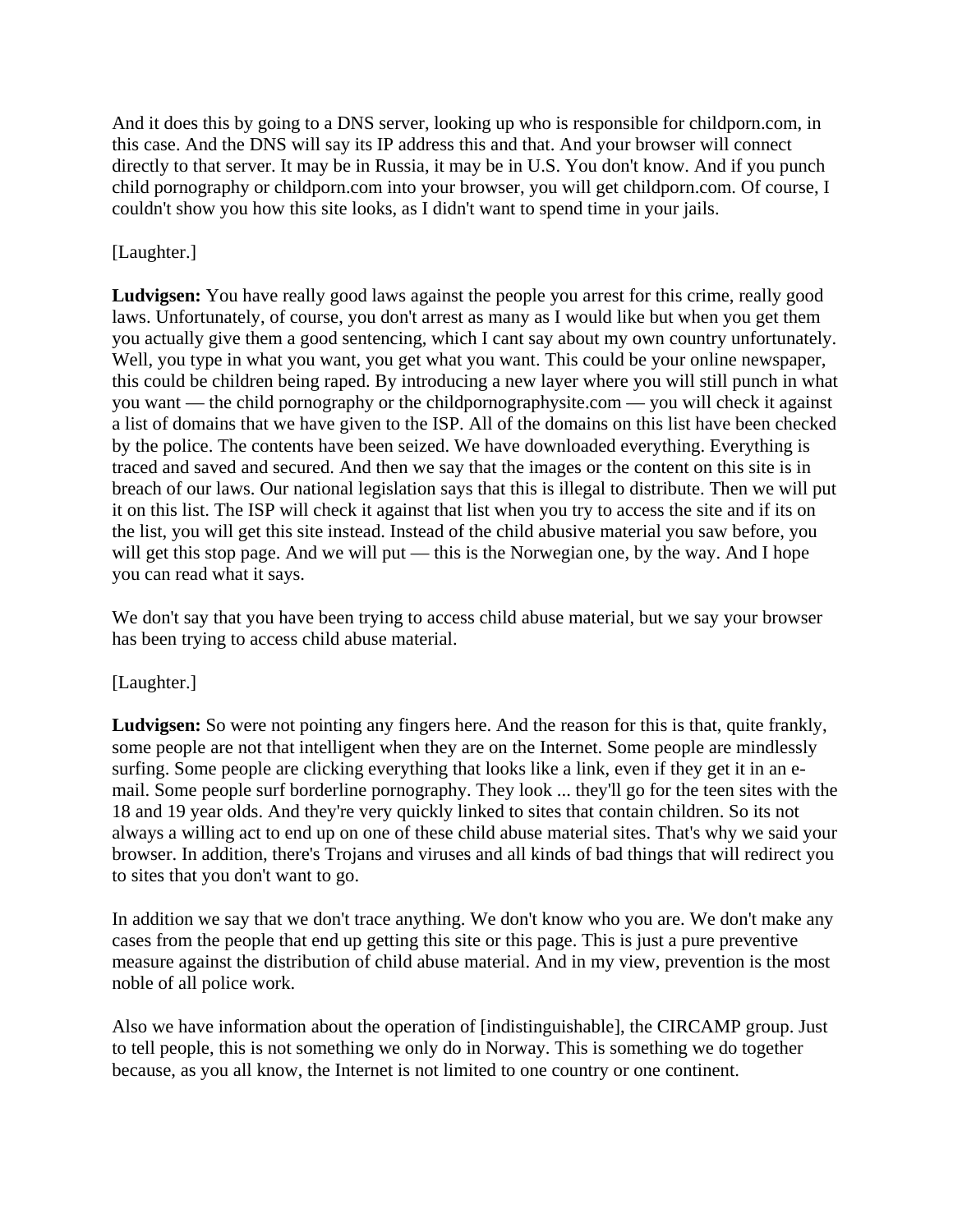These are the countries that are in CIRCAMP that run the blocking system right now. And what happens when I find a new site, I download and [indistinguishable]; I do all the things the police should do when they secure evidence, and I will share it with all these guys, so they don't have to go looking for these kinds of sites on the Internet. They will just get it from me, check it according to their own legislation. If its illegal in Finland, then they will just add it to their local list of sites that I've blocked. So even though we share all the material, all of this will look different because we all have different laws. In my country, for instance, almost everything is illegal. Even computer-generated, drawn pictures are illegal if it depicts a child.

These are countries outside of our little group that we also work with. So New Zealand on the other side of the world and Switzerland, its a European country, but they're not in the European Union. And also there's the United Kingdom that has a similar system driven by the Internet Watch Foundation, which is a non-governmental organization, and is financed by the Internet industry.

These are just some examples of stop pages. This is the Swiss one, Danish, Finnish, Italian, New Zealand's — New Zealand's The Swedish one, which I think Per-Ake will tell you about. And the one from Malta. And this is very important people, because this is not the Holy Grail of child abuse material fighting. This doesn't stop any of the child abuse material from being produced or from being distributed to other countries that are not members of this.

How am I on time?

[Inaudible]

**Ludvigsen:** Oh. So this is something we do in addition to ordinary police work, not instead of. So you cant introduce blocking and say, Oh, well problem solved. I don't have to do anymore. Then your work really starts. But then you will have a huge chunk of work that you don't have to do. Again, if you are able to limit the access to that material.

This is just information about our project. You can find it on the Europol page. This is on the Interpol page, on the THB, the Trafficking and Human Being Web site for Interpol. We also have our own Web site. Its on CIRCAMP.eu, where well have — its kind of limited thus far, but we will have more information on that site about terminology, which I think is very important. And a little bit about how we think when we try to limit this kind of material being distributed.

Our plan ahead is to continue the work that we do now until 2010. That doesn't mean that were going to quit doing this in 2010, but CIRCAMP as a group will probably have another aim. And the countries that have the blocking will continue to do that on their own account. We plan to make a worst-of list of domains. And a worst-of would be — because now, the list we have in Norway is based on Norwegian legislation. In Sweden, its Swedish, et cetera. But there are a number of countries where we don't have any contacts with the police. The police don't have the people, the knowledge, the interest to do so. And we plan to make a worst-of list of sites that would be illegal anywhere. That means it will be with children that are younger than 13. It will be the most horrific abuse of children, or very particular sexual focus on any of the images on that site. It has to be a real child, for instance. Not computer-generated, which is legal in some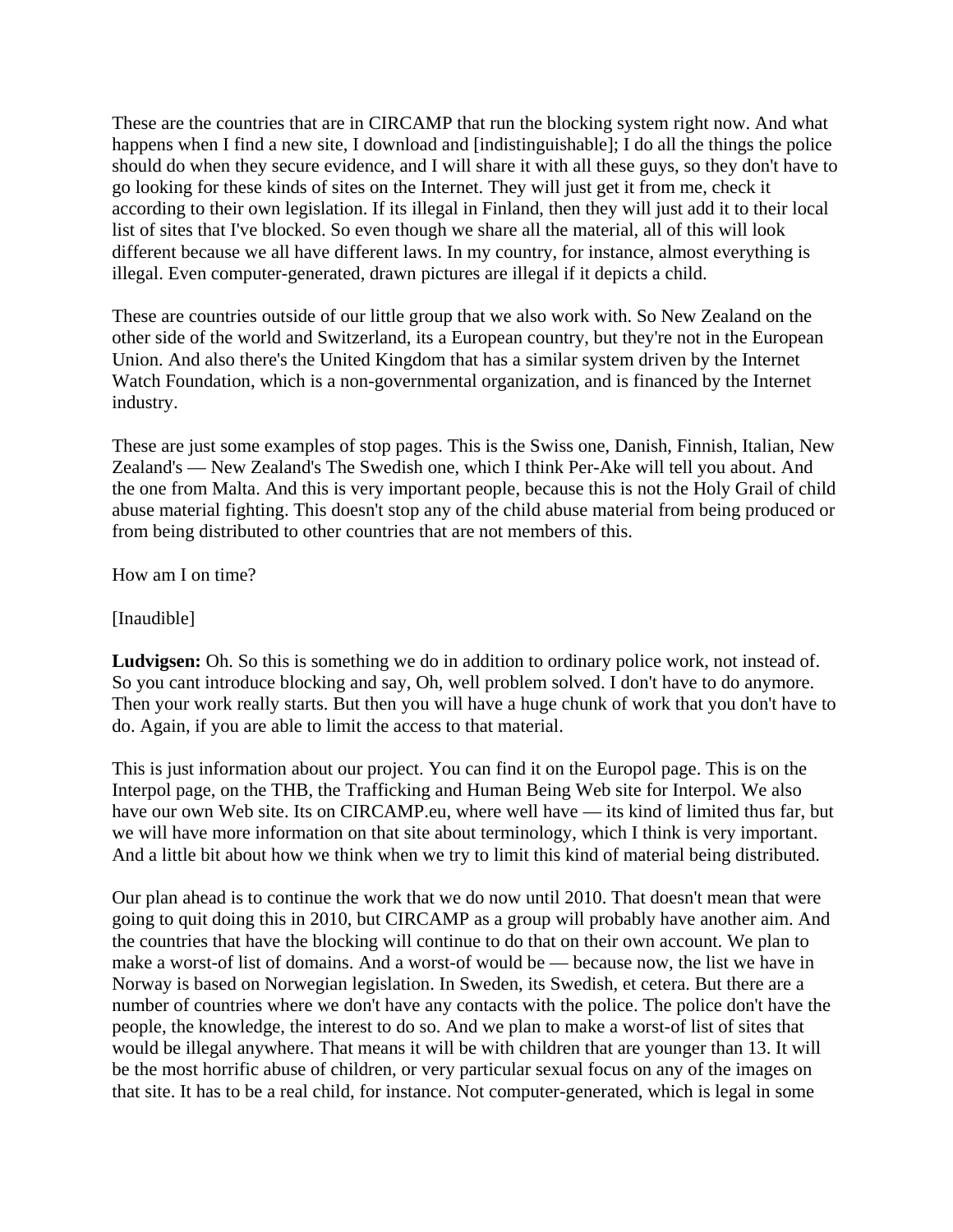countries. And we plan to distribute this through the Interpol National Central Bureaus, because every one of the 187, was it, Catherine? Yeah. Every one of the 187 countries had a contact bureau for Interpol, and we need to spread this list of worst-of sites to all those contact points and then the ISPs so the access service providers can contact the Interpol police office and get access to the group and implement it, based on their terms of service, their ethical standpoint or their policy. And we are often contacted by Internet service providers that want to do something good for the Internet, want to make the Internet a better place, but have no one to turn to because the police in that country are unwilling or unable to provide a list according to that country's legislation. The list is something that we will do.

We will also continue our cooperation with Germany, for instance, which actually wrote contracts with six other larger-sized ISPs in April that will start blocking very soon. It is very important for us because it is a big country, or by European standards its a big country with 90 million people. And we will work with law enforcement in any country — any country in the world, although we are a European project.

To sum up the whole thing, we are a very sharing group, but we will only share with law enforcement when it comes to child abuse material because we look at child abuse material as evidence of a crime. Its a picture that usually the perpetrator himself has taken, and it shows the crime scene, and it shows at least parts of the perpetrator, and it will show the victim. And all these things are important things for the police to use to try to identify the child and try to stop the abuse. So that's why we will only share child abuse material with the police. Well happily work with any NGO on other things, but we will not share the images with them. And we will share every smart thing that we've ever thought, any software that we ever made and any contract that we have ever written with any ISP to bring people up to speed much quicker than we were when we first started.

The benefits are that its very cheap. This is — some people will say differently, and especially some ISPs will say differently, but this is actually pretty simple, simple readdressing on the Internet and they do this every day. This is not brain surgery in any way. We use ordinary software, ordinary techniques, off-the-shelf things that you can buy. There's nothing really peculiar about the operation. I know Per-Ake will talk a little about a special software that we have, but you don't really need that.

It is very effective. Compared to what you invest in this system and what you get out, its very, very effective. I'm not going to give you so much numbers — actually I can see from my country, but we have very strict rules, we have about one display of this stop page that I showed you before per 300 people in my country per day. So we have like 15 to 18,000 displays of our stop page on a 4.7 million population. So it is quite a number of people that are actually looking for, or accidentally end up on child abusive sites.

And we believe that it is preventive. It will give people looking for this willingly, a kind of a heads up in saying, What are you doing? It will give people that are swimming in murky waters kind of a way to step back, age-wise, when it comes to the pornography that they use. And it will give the people that are not-so-knowledgeable when they surf the Internet a way not to be exposed to children being raped, which they easily can be.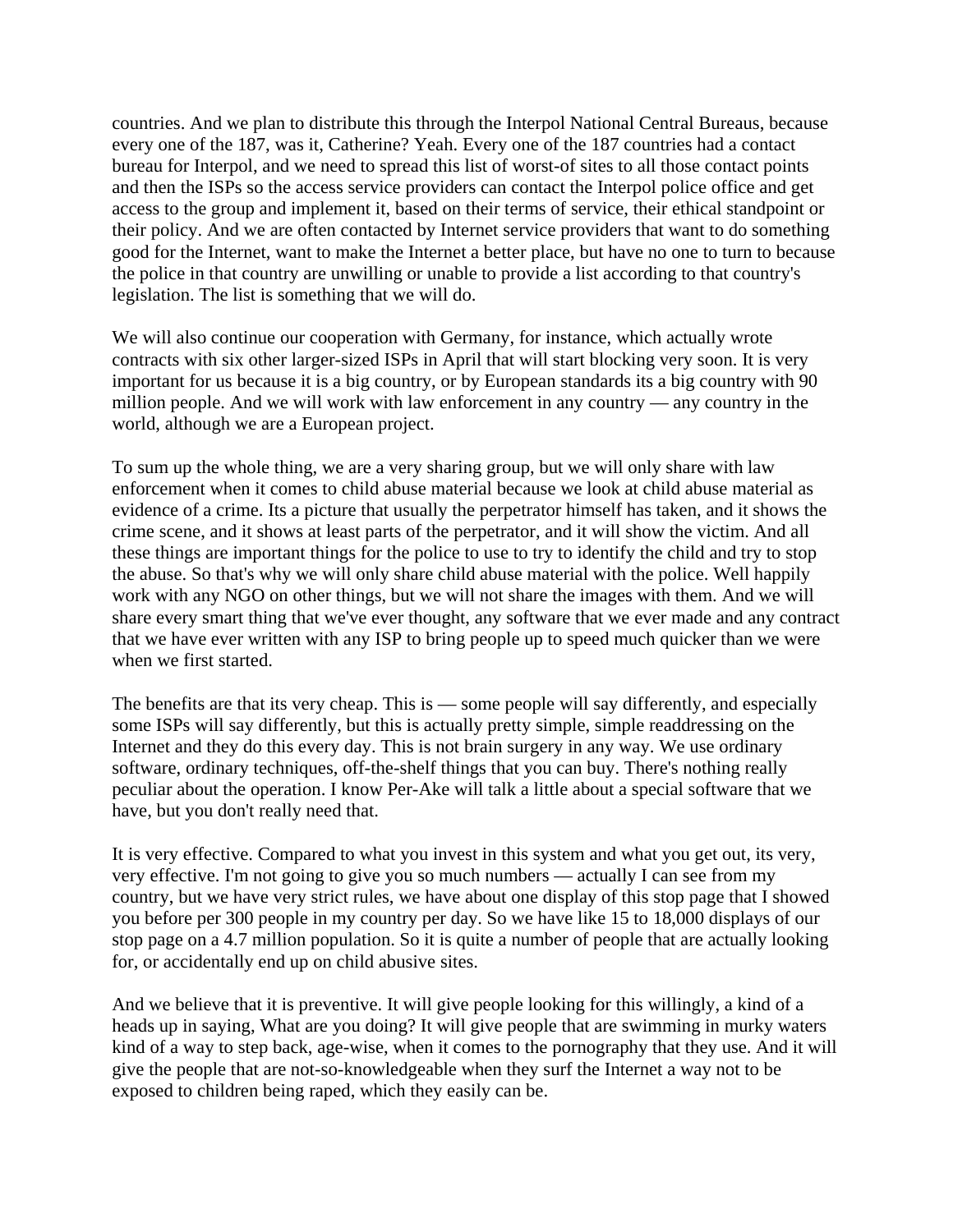That is the presentation that I had planned, and Ill be happy to answer any questions when the Q and A starts after Per-Ake. Thank you.

## **Per-Ake Wecksell, Detective Inspector, Swedish National Criminal Police, Stockholm, Sweden**

**Per-Ake Wecksell:** Ill have to put this down again. My name is Per-Ake Wecksell, but you can call me, as Bjrn, Pela. I work for the Swedish National Criminal Police, our anti-crime section on the child protection team. I come from Sweden, the land of IKEA, Volvo, ABBA ...

[Laughter.]

**Wecksell:** ABSOLUT Vodka, and Greta Garbo.

[Laughter.]

**Wecksell:** I'm going to talk about the collaboration with the industry in this matter, about challenges that we have met, and finally short about the Swedish Financial Coalition.

As I will talk on a national level now, instead of the CIRCAMP level, I will tell you the Swedish matter. And it all started as an initiative from Norway and Bjrn-Eriks team. It was their criminal investigation team who taught us, and we gathered together the representatives from law enforcement and industry to discuss whether we should have this blocking system in Sweden or not. And suddenly, an agreement was made and a contract was written between several Swedish Internet service providers and the Swedish National Criminal Police.

And this collaboration between the police and the Internet service providers is completely built on a volatile basis and is the crime preventive work. As Bjrn-Erik told, in Norway its forbidden to watch these sites of child abusive images but its not in Sweden. There is a law going to be, but its not still written. So, however, its not forbidden, but it is forbidden to be in possession or distribute this kind of material.

This is crime preventive work. Today we have a collaboration, contracted 16 ISPs in this blocking solution. And they have a coverage of about 80 to 90 percent of the Swedish Internet users. And new contracts are assigned, on the way, and now we are talking to the local networks on the cities around Sweden.

However, one of the largest Swedish ISPs didn't want to participate in this collaboration from the beginning. I don't want to mention their name because its audio taped here, but ...

[Laughter.]

**Wecksell:** The biggest Swedish newspaper told about it. A poll was made and a huge majority of the Swedish population said they should block — they should contribute to this work against this matter. And the criticism was too difficult for the company, and the next day, after the article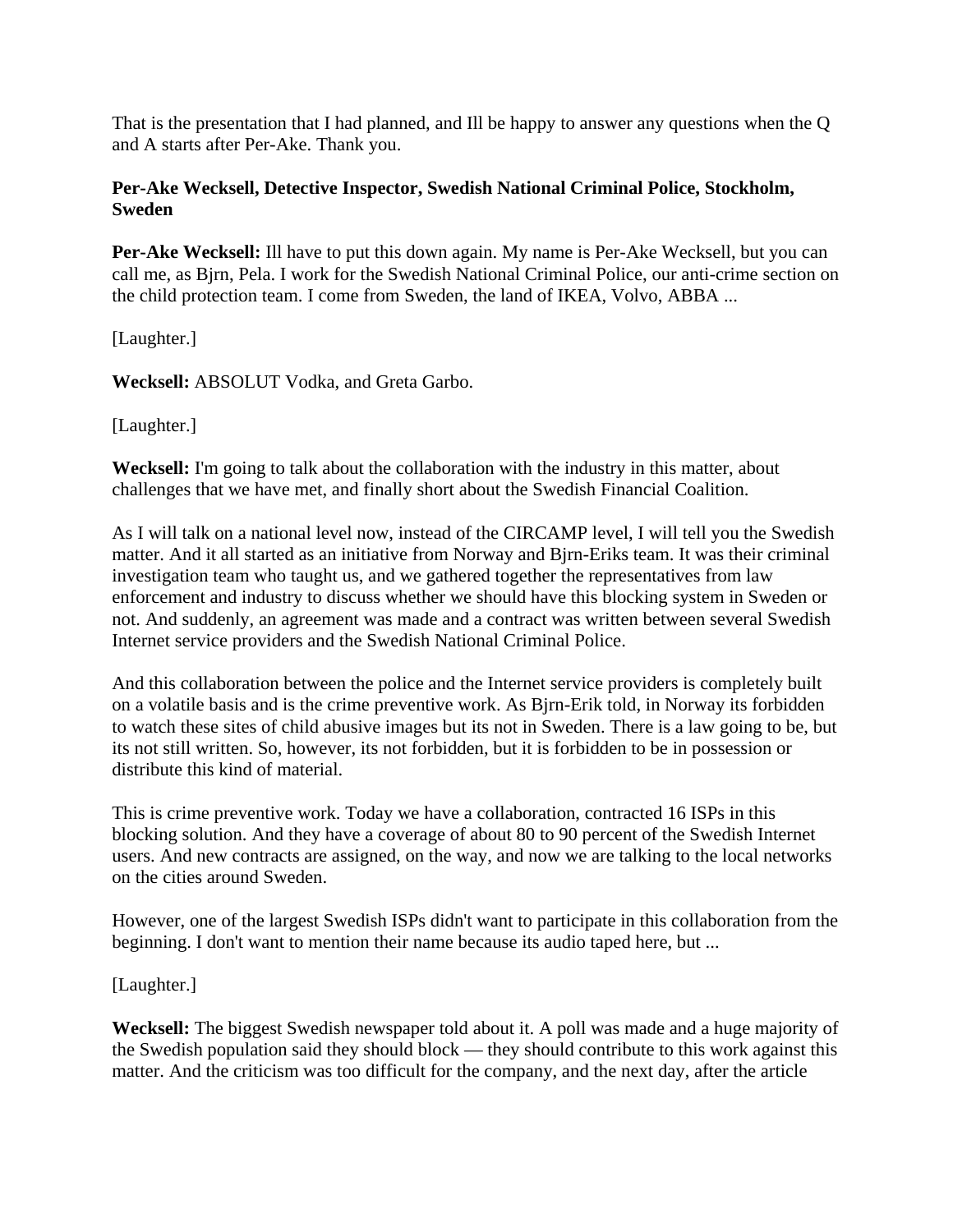was published, they told us that they want to be in the collaboration. But I'm sure that you already had read it.

### [Laughter.]

**Wecksell:** Yeah? You have recently heard Mr. Bjrn-Erik Ludvigsen from Norway talk about how the blocking of a Web site actually works. I'm not going to repeat that. However, we, the Swedish NCPs, receive data information from [the] public regarding child abusive images on Internet sites. We get referrals from ISPs. We get information from the other European network, the CIRCAMP network, and from the EPCOT, the Swedish non-governmental organization, EPCOT's hotline. Also, we got these URLs that were found on computers which were seized all around Sweden during investigations. The role of the law enforcement is to collect those reported URLs and to review and investigate and make a judgment if these Web sites are legal or not, regarding Swedish law. If they are considered illegal, they will be blocked. We create and send a text file to the providers that will see that the sites will be blocked.

Bjrn-Erik also told you about a special program, and here is the program we use to make life a little easier when we deal with this matter. Its created by the Danish police. And we put in a text link for all the information we got, and it [indistinguishable] to have it on the domain level, as you can see. And we click on it and check all these sites, and if we consider them illegal we save the sites and we give them a red flag, as in blocked. If its not illegal, we give them a green flag. You can see, you have this flag here from some country. In this case, its just one country's flag here, but otherwise it will show all the countries where the Web sites belong to. This is a good instrument that we use. The role of the Internet service providers is simply to implement the blocking list or the DNS servers. They have to provide statistic referrals and implement the stop page, which you recently have seen. As Bjrn-Erik told you it says, Your Web browser has tried to contact an Internet Web site, and what penal code is used, in this case, Chapter 16. And where to turn to if one has some complaints to do.

And this stop site is shown double as many times as the Norwegian  $-1,000$  times per day because we are double the population in Sweden regarding Norway — compared to Norway.

I will show you our written agreement. I will not.

[Laughter.]

**Wecksell:** I will. OK. This is signed by the chief of the National Criminal Police and the chief of the Internet service provider. I will just go through it very quickly. You see that the corporation is aimed at restricting access to, and circulation of, descriptions of children in pornographic pictures on the Internet, as well as in that way preventing children from being sexually abused. It says about NCPs commitments, the Internet service providers commitments. I hope you all manage to read this now. And it states that the parties shall meet at least once a year, in addition to that when necessary to elevate the corporation. I can say that we meet three to four times a year. The agreement can be cancelled by one of the parties with immediate effect. Now I think I have this in the slides, so you can read it more carefully if you want, later.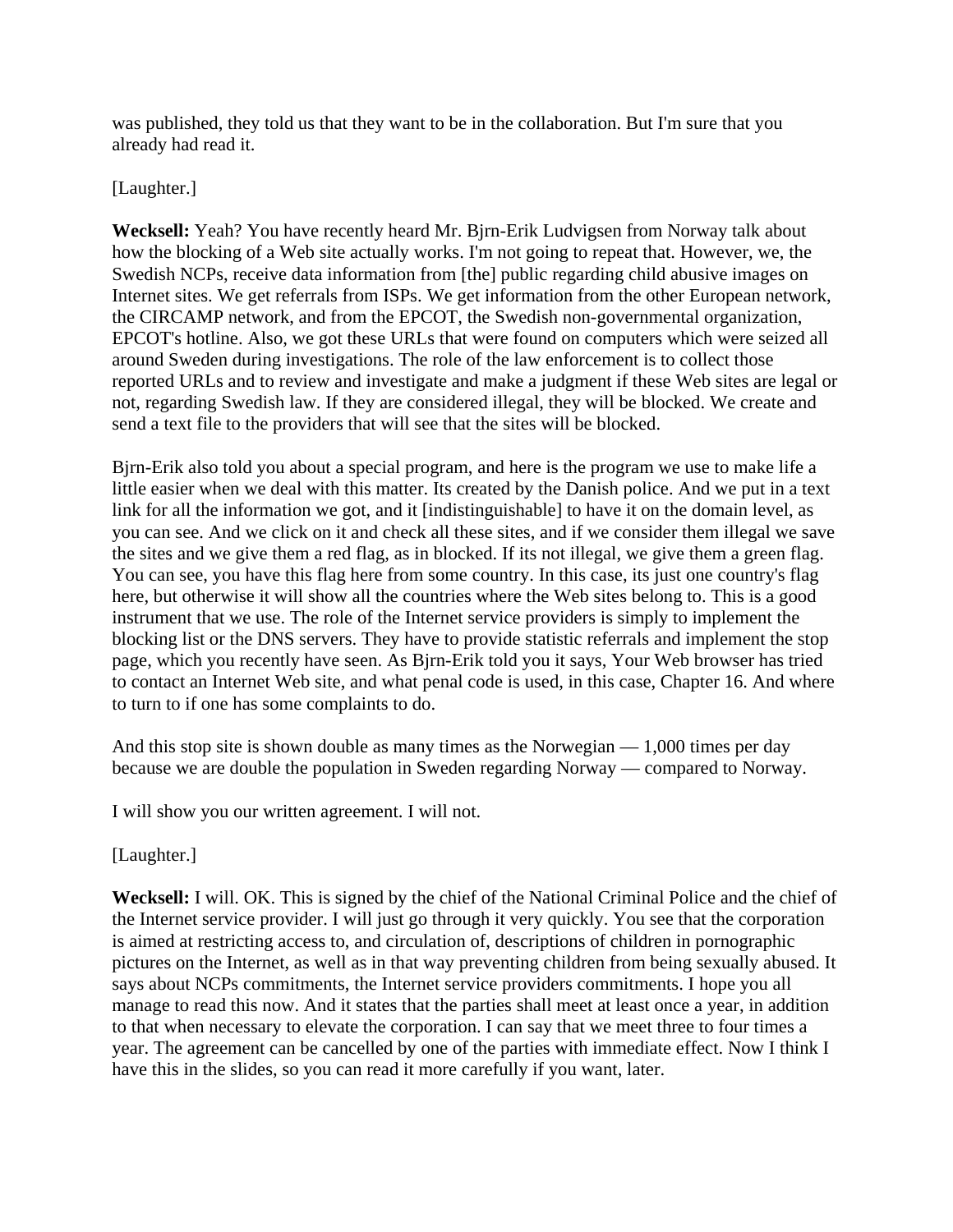OK. So is everything going smooth and nice with this? Yes, it is. But we have a few small challenges. The Swedish Post and Telecom Agency monitors the electronic communications and postal sectors in Sweden. They have been with this meeting for two years, and after two years they came to the meeting and brought up the issue of the agreements between customers and ISP approval to regulate Internet traffic carrying child abusive material. Lack of such regulation could lead to imprisonment for the responsible person at the Internet service providers. I can tell you that participants got their coffee stuck in their throats. This person from the Swedish Post and Telecom Agency, he really liked that, so he told them time and time again about this chance to go to jail if they have no regulation. But they went home and checked their agreements between them and the customers and everything was written down and good.

Another challenge is, OK, you are blocking child abusive images today, but what will the next step be? Bestiality or something else? Is this the first step in blocking the whole Internet or what? Norway started early 2004 and we started 2005 and it will be nothing else. It will stay with child abusive images. I can tell you for that by our countries. I'm sure that Bjrn-Erik will agree with me.

By the end of 2008 we made a new agreement between us and the ISPs for the enrollment of referrals, the page before coming to the Web site, with the stop sign. Some other adjustments were also made. For example, to involve non-commercial pages in the agreement. But it proved controversial to make changes in the agreement. Now were talking about [indistinguishable] and slippery slope again. Two of the largest Internet Service Providers, one that you remember from the earlier slide, and another said they didn't want to help the police with the investigation. And they said that we could do it by ourselves. The investigation, giving us the site, the referrals. I don't know about that, but ... finally we have these meetings and they signed a new agreement. But a response came quickly from ...

#### [Laughter.]

**Wecksell:** The first opportunity to give us referrals, and we expected tens of thousands of referrals. We got 50 — five, zero — because the agreement says nothing about how many referrals we were supposed to get.

Finally, the last challenge was BitTorrent, Pirate Bay. Anybody heard about Pirate Bay? You know about BitTorrent? We received information that a lot of the worlds largest BitTorrent tracker had files that contained child abusive images and material. Files, it was films and pictures. BitTorrent is a file sharing protocol that enables file transfers. Pirate Bay offers — uses the latest Hollywood movies, the latest games, or whatever the latest books, e-books. And the tips, information about child abusive images and material on Pirate Bay increased, so we had to decide whether this site was going to be blocked or not. We called a meeting, in a very high level, international police, Swedish National Police, and it was decided that if they will not take away this abusive material over the weekend, they will be blocked. So I sent out this information to the Internet Service Providers, just to prepare them for some Internet attacks, who could be. And I sent it on a secure way to those responsible on the ISPs. It took — then I went to my holiday. I go down to the south of Sweden to meet my son, and I just come one hours drive when the telephone called. Hi, its Pirate Bay. And the name of the guy. Are you going to block Pirate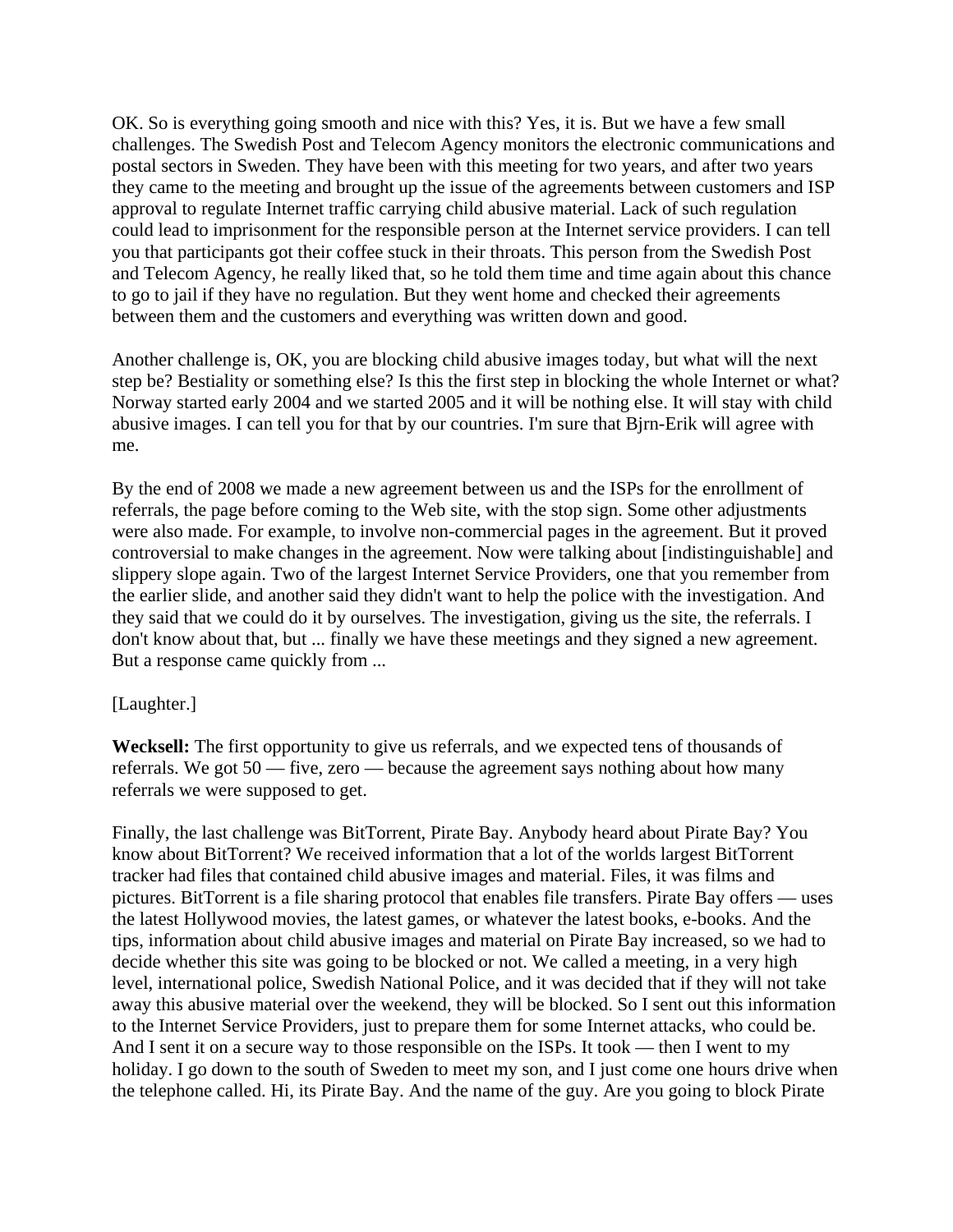Bay? And directly after we hang up, the Aftonbladet, the Swedish biggest newspaper called. And after that, a lawyer for one of the biggest ISPs called me.

### [Laughter.]

**Wecksell:** Are you going to block Pirate Bay? The circus started. It was a big fuss in the mass media, and we received a lot of complaints by mail. People said, This is going to be the new China. We want these Torrents to live. Keep away from Pirate Bay. Three major Swedish Web sites were hacked, and they put in our stop page instead of the material who belongs to it. One of the Web sites was from one of the most popular soccer teams in Sweden, and their supporters were crazy about us. People thought we were the ones that blocked the Web site. And the circus went on. However, on Monday morning, I went to work. The team which I worked with checked out the Pirate Bay, and the child abusive material was gone. However, the turbulence continued a couple of weeks. But it led to something good. We [had] shaken the Pirate Bay a little bit and now we have a good collaboration with them, and they even put our e-mail address on their Web site.

OK. Results in the end of this blocking. We can see that the child abusive material is less available in Sweden. ISPs take more responsibility. The Swedish public is very much positive about this work. I can show you that we got mail every day, people thanking us. And we also get telephone calls by people who run into these sites, come to the stop page, and they call us and say, What is going to happen now? Are you going to come to get me?

[Laughter.]

So. Yeah. But were not.

This is a political, very well accepted method. And I will say this has a large preventive effect. So, the next step. Like Catherine talked about, there was a Financial Coalition going on here in the United States, and the next stop for us has now been taken. The nongovernment organization, EPCOT has looked at the Financial Coalition in the USA. And I would like to thank you, Catherine, for all the help to bring the Financial Coalition to Sweden. We have a collaboration now between Skandiabanken and the Swedish National Criminal Police. And it differs some from the U.S. Financial Coalition. In Sweden we have no domains or servers that are hosted here, and if we have, we will start an investigation, at least we don't find them. What we do is that we receive a number of accounts from the bank with complete information to make purchases on the Internet, like Catherine recently told you about. So we do it, something like the Financial Coalition in the States do, but not really like that. We have a cooperation between the banks, the Visa, the MasterCard's, and the aim is to prevent and obstruct payments for child abusive material through the financial system.

Yes. I think I will stop there. And here is my address if you want to e-mail me, and I will be glad to — thank you for your attention and I will take questions later. Thank you.

NIJ Conference Panel